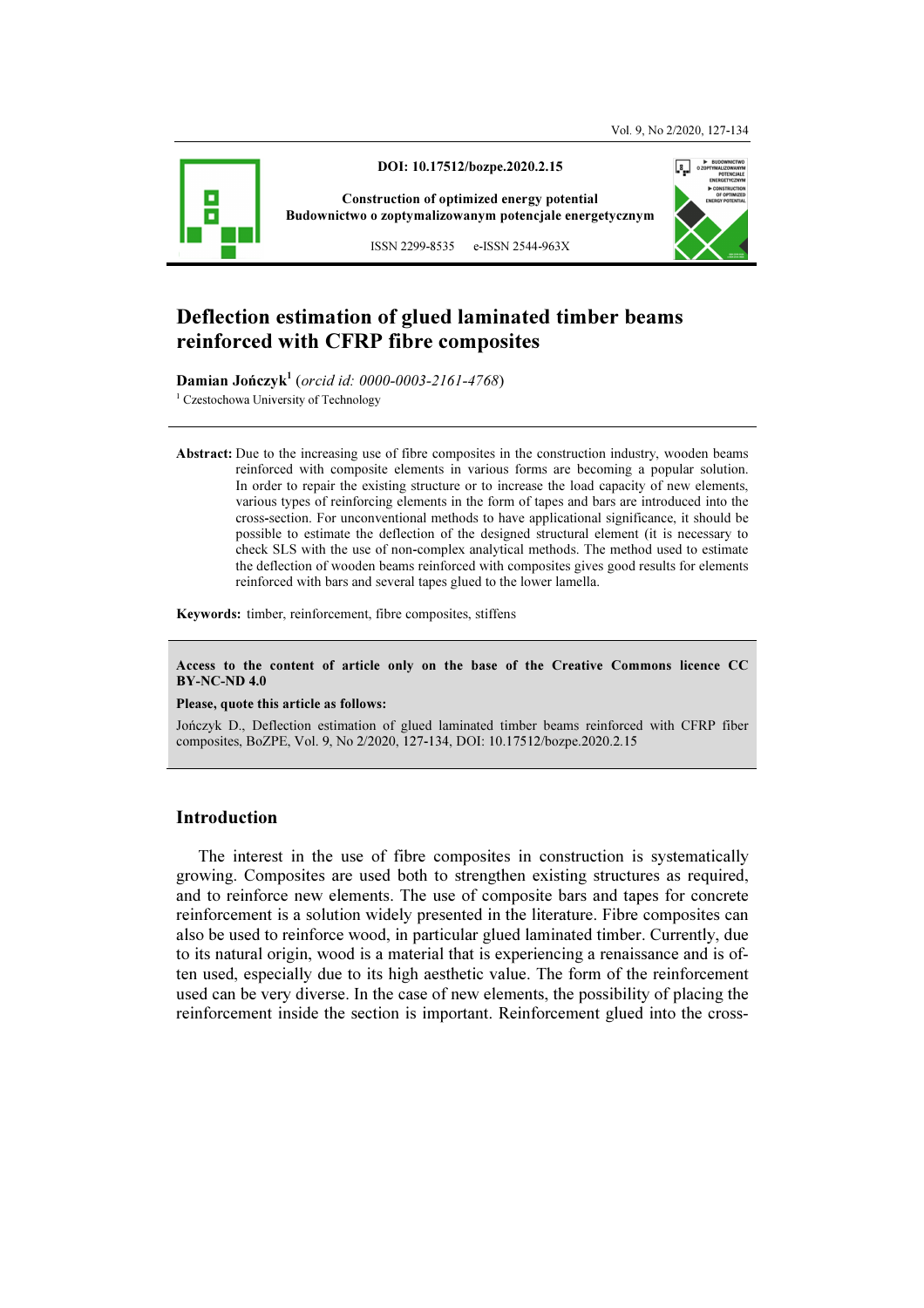section may take the form of: tapes (Yang et al., 2016), bars (Fossetti et al., 2015; Rajczyk & Jończyk, 2018; Yang et al., 2016) or tapes glued vertically to the last lamella (Lu et al., 2015). In order to use a given solution in engineering practice, it is necessary to define methods for estimating the load capacity and stiffness of the designed element. Currently, numerical programs are used to estimate the behavior of various construction elements, but this is laborious and requires good knowledge of the software used. Therefore, uncomplicated analytical methods are still widely used in structural design.

Various analytical methods for the calculation of wooden elements reinforced with composites can be found in the literature. One of the most popular methods for estimating the load capacity is the method based on the balance of forces in the beam cross-section (Borri et al., 2005; Yang et al., 2016, Corradi 2020). Apart from the aforementioned method, there are also other methods of determining the load capacity presented by (Nowak, 2007), which, however, have not gained much popularity or they are relatively new (Ling et al., 2020). Due to the necessity to check two limit states (ULS and SLS) when designing structural elements, apart from the resistance, the stiffness should also be determined. The method for determining the stiffness of composite reinforced elements is presented in (Fossetti et al., 2015).

The aim of the article is to assess the suitability of the method of determining the stiffness of structural elements, presented by (Fossetti et al., 2015), for various methods of strengthening wooden beams with composite reinforcement placed inside the cross-section. The results of analytical calculations of various variants were compared with the results of numerical analyzes presented by (Jończyk, 2019).

## 1. Materials and methods

#### 1.1. Numerical analysis

This article uses the results of numerical research presented by (Jończyk, 2019). The methodology of numerical research has been discussed only visually on the basis of the article in which the results are used as comparative.

Numerical calculations were made for three variants of wooden beam reinforcement with the use of various forms of reinforcing elements (Fig. 1a). The analysis simulated a four-point bending test according to the scheme shown in Figure 1b. It was assumed that all reinforcement elements are made of CFRP (Carbon Fibre Reinforced Polymer) fibrous carbon composites and have the same cross-sectional area.

Beam models have been implemented in ANSYS as spatial elements. The connections between the reinforcing elements and the wood are modelled as rigid (line contact). The wood was modelled as an orthotropic material, assuming different material properties for the three considered directions (longitudinal, radial and tangential). The material properties were adopted as for uniform glued laminated tim-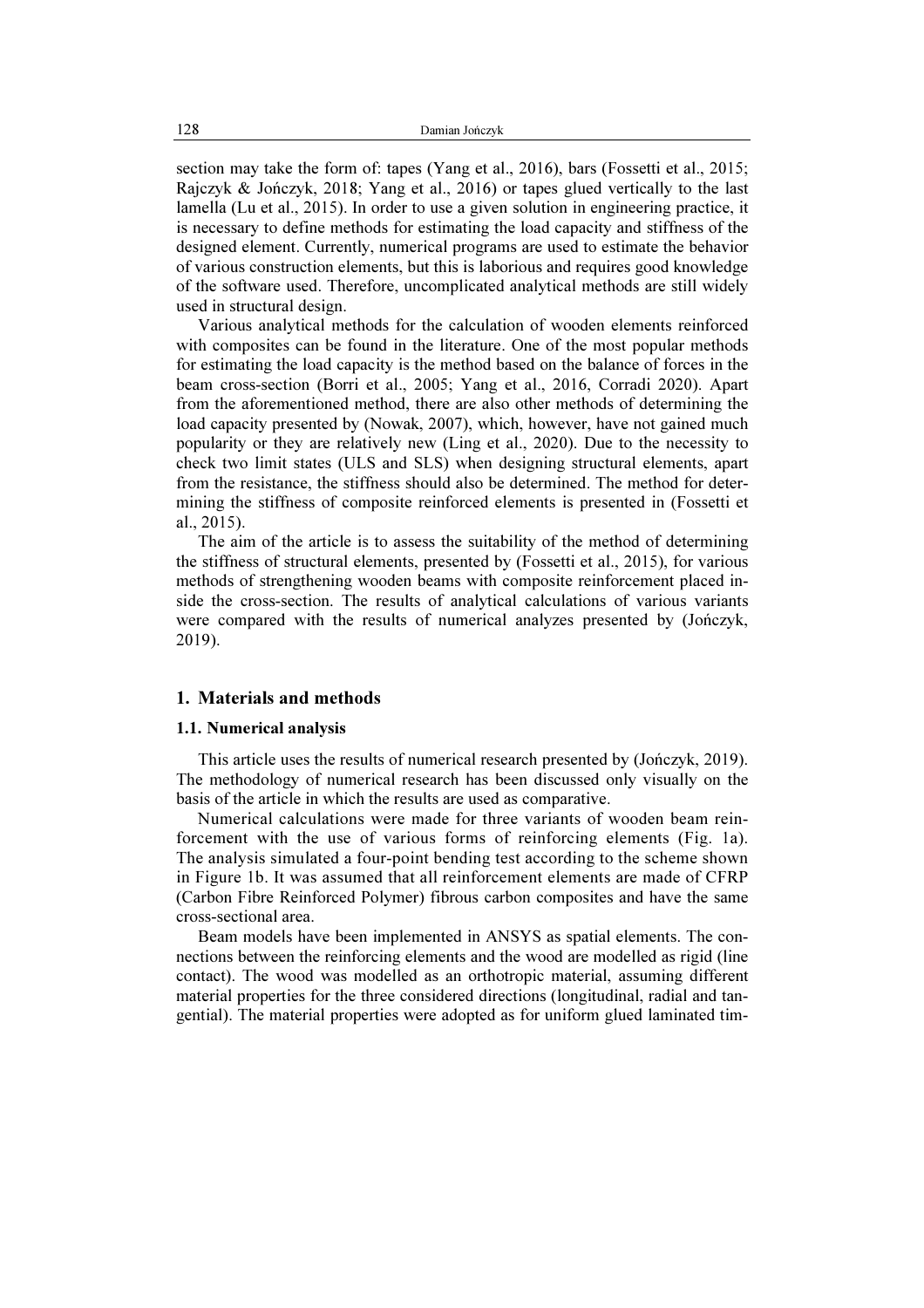ber of GL24h class. On the basis of PN-EN 14080: 2013-07, the value of Young's modulus for the longitudinal direction was determined, while the remaining values of the module were calculated on the basis of the dependencies given in Wood Handbook. Wood as an Engineering Material (2010). Material data for composite materials was taken from the article (Nowak et al., 2013). The material data used for the numerical simulations are presented in Table 1. The analysis was carried out in the linear range.



Fig. 1. Assumptions adopted for numerical simulations: a) analyzed cross-sections, b) static diagram adopted for numerical models (based on Jończyk, 2019)

Table 1. Material data of wood and composite materials, adopted for numerical analysis (Jończyk, 2019)

|           | Young modulus |       |       | Kirchhoff modulus |          |          | Poisson ratio |          |          |
|-----------|---------------|-------|-------|-------------------|----------|----------|---------------|----------|----------|
| Materials | GPa           |       |       | GPa               |          |          |               |          |          |
|           | $E_x$         | $E_v$ | $E_z$ | $G_{xy}$          | $G_{xz}$ | $G_{vz}$ | $v_{xy}$      | $v_{xz}$ | $v_{yz}$ |
| Timber    | 11.5          | 0.897 | 0.494 | 0.736             | 0.701    | 0.034    | 0.372         | 0.467    | 0.435    |
| CFRP      | 165           | 10    | 10    |                   |          | 0.5      | 0.3           | 0.3      | 0.03     |

### 1.2. Analytical calculations

Analytical calculations of the stiffness of the reinforced beams were performed on the basis of the methodology presented in (Fossetti et al., 2015). The methodol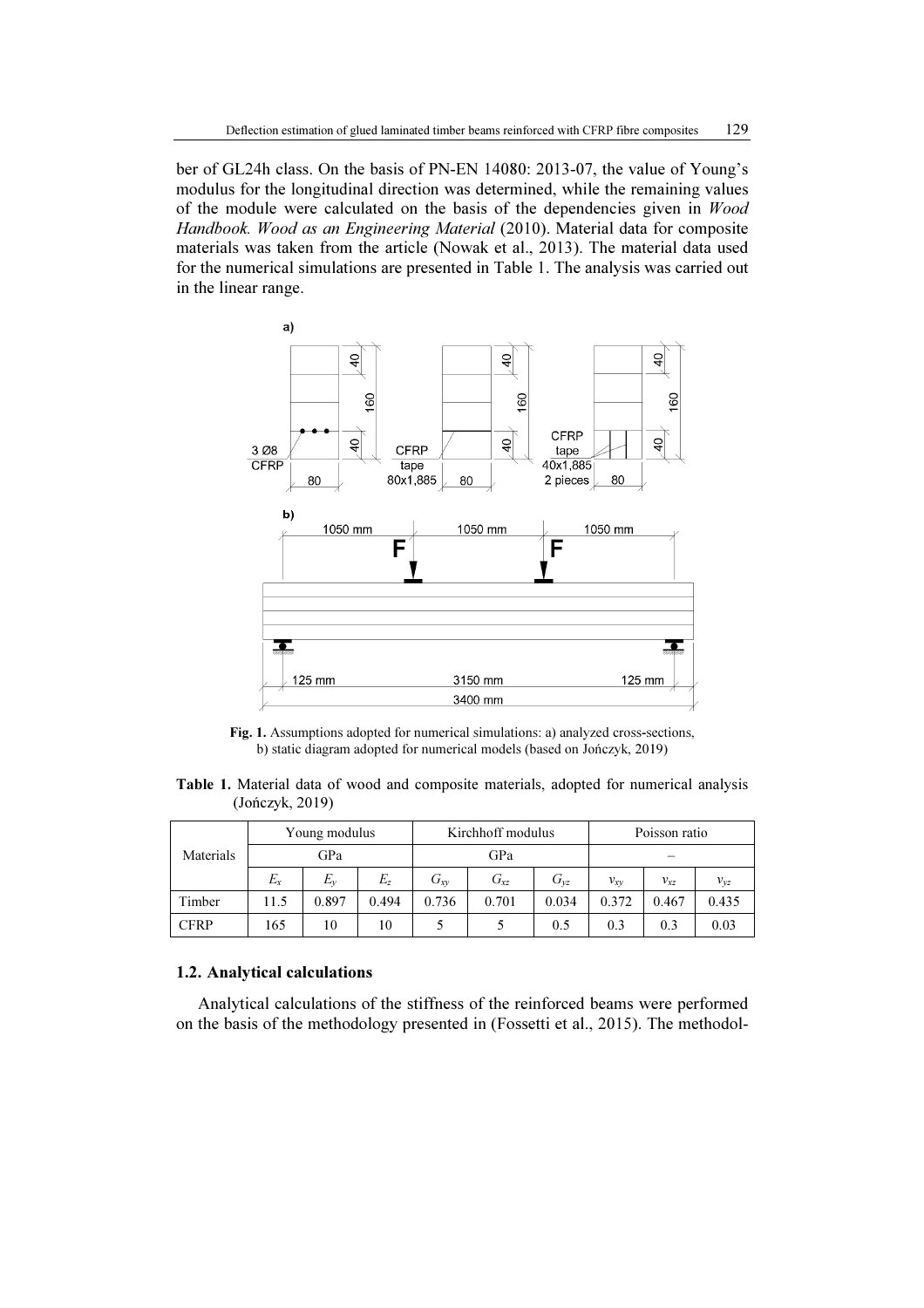ogy presented below is used to estimate the stiffness in the linear range, which is analogous to the methodology used to conduct numerical simulations (Jończyk, 2019).

The moment of inertia of a wooden beam  $[m<sup>4</sup>]$  is calculated according to the formula:

$$
I_t = \frac{bh^3}{12} \tag{1}
$$

where:

 $b$  – beam width [m],  $h$  – beam height [m].

The reinforcement position factor and the reinforcement ratio are calculated on the basis of the following formulas:

$$
\lambda = \frac{c}{h} \tag{2}
$$

$$
\omega = \frac{A_r}{bh} \frac{E_r}{E_0} \tag{3}
$$

where:

- $\lambda$  reinforcement position factor,
- $c$  distance from the centre of gravity of the reinforcement to the bottom of the beam [m],
- $\omega$  reinforcement factor,
- $E_r$  Young's modulus of reinforcement [Pa],
- $A_r$  reinforcement cross-sectional area  $\left[\text{m}^2\right]$ ,
- $E_0$  Young's modulus of wood [Pa].

Using the coefficients calculated on the basis of formulas (2) and (3), it is possible to determine the position of the neutral axis in the reinforced element (formula (4)), and then the moment of inertia of the reinforced section (formula (5)).

$$
x_{G,r} = \frac{h}{2} \frac{1 + 2\omega\lambda}{1 + \omega} \tag{4}
$$

$$
I_{t,r} = I_t + bh\left(\frac{h}{2} - x_{G,r}\right)^2 + A_r \frac{E_r}{E_0} (x_{G,r} - c)^2
$$
 (5)

By dividing the formula (5) by  $I_t$  one can obtain the inertia coefficient:

$$
\beta_r = 1 + \frac{3(1-2\lambda)^2}{\beta} \frac{\xi \omega}{\xi + \omega} \tag{6}
$$

where:  $ξ = n - (n - 1) γ,$  $n = E_1/E_0$ ,  $\gamma = h_1/h$ ,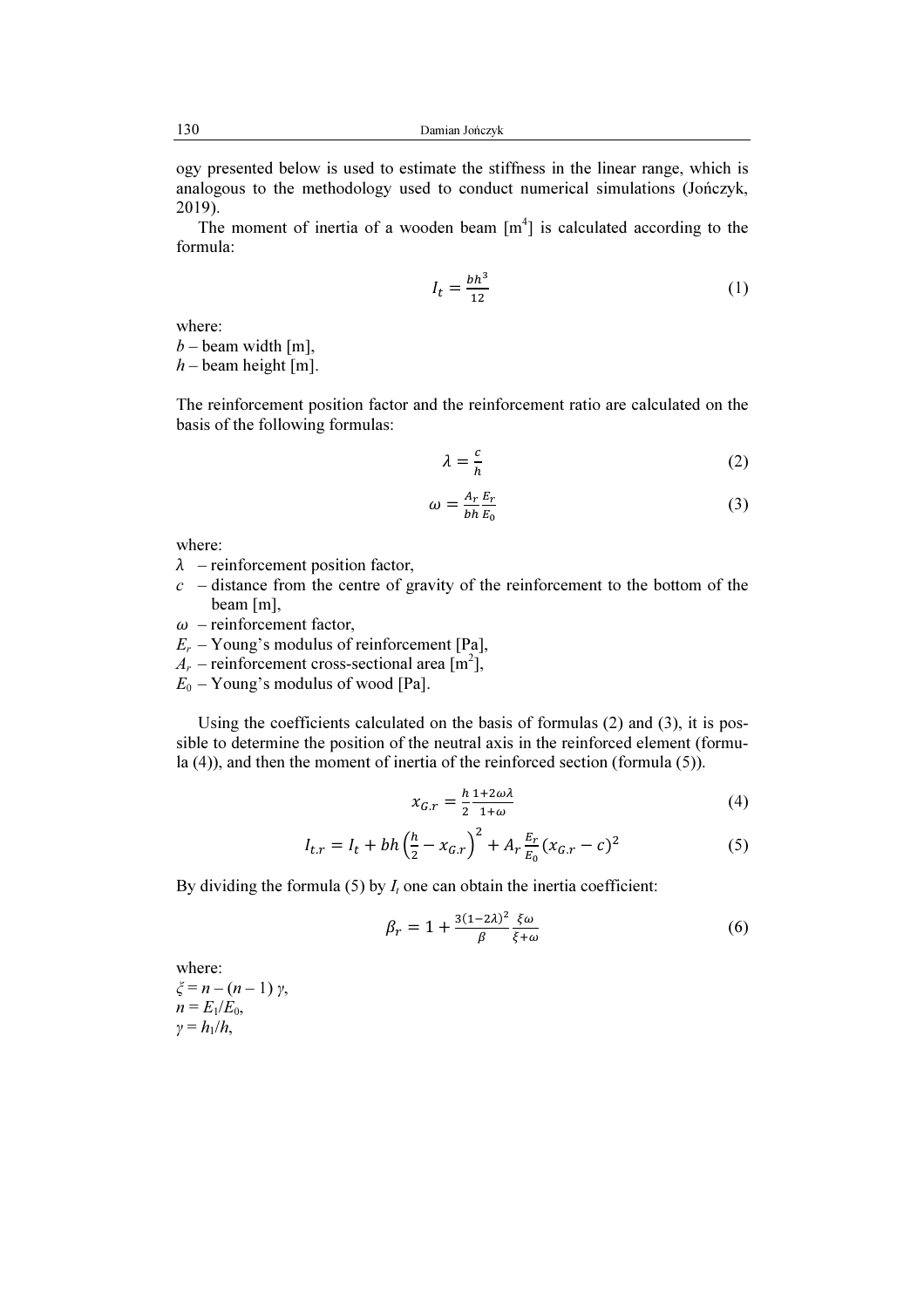$E_1, E_0$  – Young's modulus of different class of wood in case of heterogenic glulam [Pa],

 $h_1$ ,  $h$  – heights of different class of wood in case of heterogenic glulam [m].

The stiffness of the reinforced element can be calculated from the formula:

$$
\rho_{t,r} = \beta_r \beta \rho_0 \tag{7}
$$

assuming  $\beta = 1$  for the used glued laminated timber, and the stiffness of the element without reinforcement  $\rho_0$  according to formula (8).

$$
\rho_0 = E_0 I_t \tag{8}
$$

The first component of the deflection determines the bending effect:

$$
f_{m.3} = \frac{1}{48} \frac{FL^3}{\rho_{tx}} \left( 1 - \frac{3}{2} \zeta^2 + \frac{1}{2} \zeta^3 \right) \tag{9}
$$

taking into account the static diagram based on formula (10):

$$
\zeta = \frac{L_1}{L} \tag{10}
$$

where:

 $F$  – loading force [N],  $L$  – beam length [m],

 $L_1$  – spacing between supports [m].

However, the second component of the deflection takes into account the influence of the shear forces:

$$
f_{m,3,T} = \chi \frac{F}{4} \frac{L}{G_A} (1 - \zeta)
$$
 (11)

where:

 $\gamma$  = 1.2 (constant for rectangular sections),  $GA$  – product of shear modulus and cross section area [N].

The total deflections can be determined on the basis of the formula:

$$
f_m = f_{m,3} + f_{m,3,T} \tag{12}
$$

### 2. Results and discussion

On the basis of the presented algorithm, analytical calculations of the deflection values for the three types of reinforcement used in the cross-section were carried out, according to the scheme presented in Figure 1a. The comparison of the deflec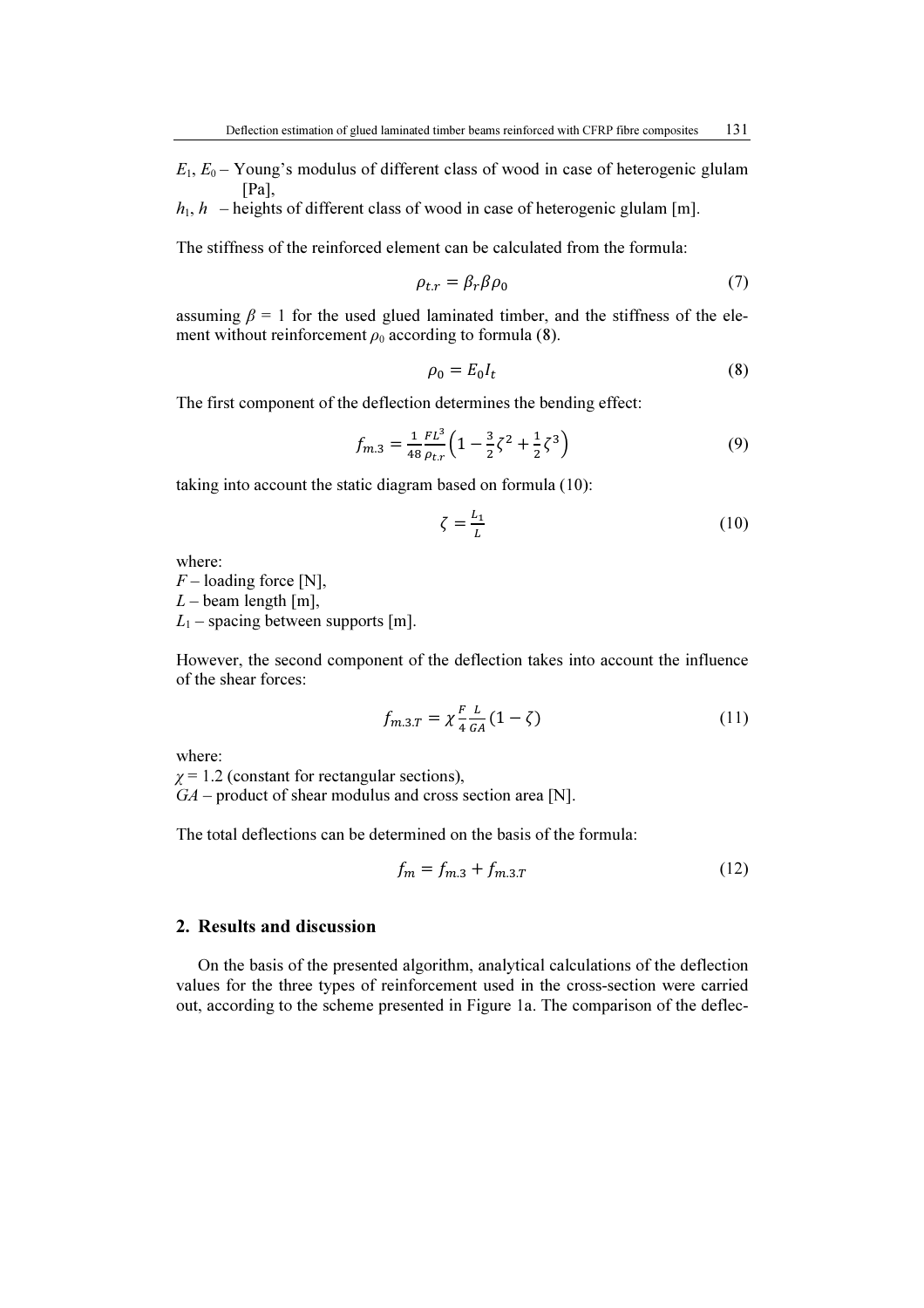tion values determined in numerical simulations (Jończyk, 2019) with the values determined in an analytical manner is shown in Figures 2-4.

Deflections determined analytically for beams reinforced with three bars and two tapes glued to the last lamella have similar values and in the linear range show a similar nature of the work of the reinforced elements (Figs. 2, 4). The deflection value of a beam reinforced with one tape glued between the last and penultimate lamella significantly differs from the value determined in numerical simulations (Fig. 3).



Fig. 2. Deflection vs. load diagram for a three-bar reinforced beam (own study)



Fig. 3. Deflection vs. load diagram for a beam reinforced with one tape (own study)



Fig. 4. Deflection vs. load diagram for a beam reinforced with two tapes glued to the last lamella (own study)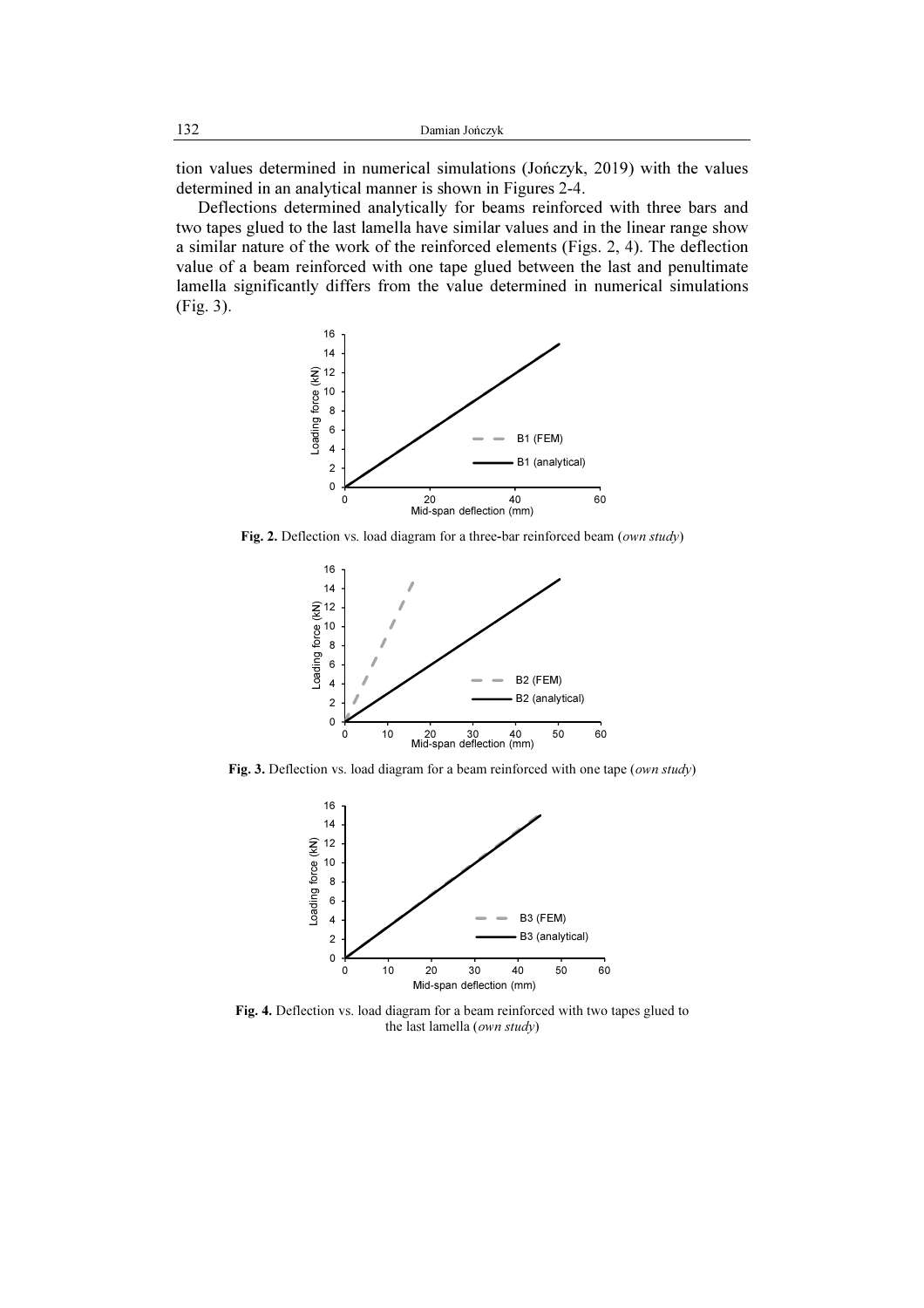### **Conclusions**

The article calculates the deflections of wooden beams reinforced with fiber composites. Three cases were analyzed: reinforcement with three bars between the last and penultimate lamella, reinforcement with one strip between the last and penultimate lamella and gluing two strips vertically into the last lamella. The performed analytical calculations were compared with the values obtained in numerical simulations (Jończyk, 2019).

The deflection calculation method presented by (Fossetti et al., 2015) obtains deflection values comparable to the results of numerical simulations for beams reinforced with several composite elements. In the case of using one belt, the analytical and numerical deflection values differ significantly. The above situation may suggest that the presented methodology is adequate to the elements in which the lamellas cooperate with each other through most of the wooden surface. However, the nature of the work of the beam reinforced with the tape, which is located between the lamellas, may be different. Most likely, this is due to differences in adhesion between the wood and the various reinforcing elements (tapes, bars). The presented results are only theoretical analyzes and appropriate experimental studies should be carried out in order to verify them correctly.

### Bibliography

Borri, A., Corradi, M. & Grazini, A. (2005) A method for flexural reinforcement of old wood beams with CFRP materials. Composites: Part B, 36, 143-153.

Corradi, M., Mouli Vemury, C., Edmondson, V., Poologanathan, K. & Nagaratnam, B. (2020) Local FRP Reinforcement of Existing Timber Beams. Composite Structures, DOI: 10.1016/j.compstruct. 2020.113363

Fossetti, M., Minafò, G. & Papia, M. (2015) Flexural behaviour of glulam timber beams reinforced with FRP cords. Construction and Building Materials, 95, 54-64.

Jończyk, D. (2019) A numerical analysis of different methods for strengthening beams made of glulam with CFRP fiber composites. Zeszyty Naukowe Politechniki Częstochowskiej. Budownictwo, 25, 72-77.

Ling, Z., Liu, W. & Shao, J. (2020) Experimental and theoretical investigation on shear behaviour of small-scale timber beams strengthened with fiber-reinforced polymer composites. Composite Structures, 240, 111989.

Lu, W., Ling, Z., Geng, Q., Liu, W., Yang, H. & Yue, K. (2015) Study on flexural behaviour of glulam beams reinforced by Near Surface Mounted (NSM) CFRP laminates. Construction and Building Materials, 91, 23-31.

Nowak, T. (2007) Analiza pracy statycznej zginanych belek drewnianych wzmacnianych przy użyciu CFRP. Rozprawa doktorska, Wrocław.

Nowak, T., Jasieńko, J. & Czepiżak, D. (2013) Experimental tests and numerical analysis of historic bent timber elements reinforced with CFRP strip. Construction and Building Materials, 40, 197-206.

PN-EN 14080:2013-07 Konstrukcje drewniane – Drewno klejone warstwowo i drewno lite klejone warstwowo – Wymagania.